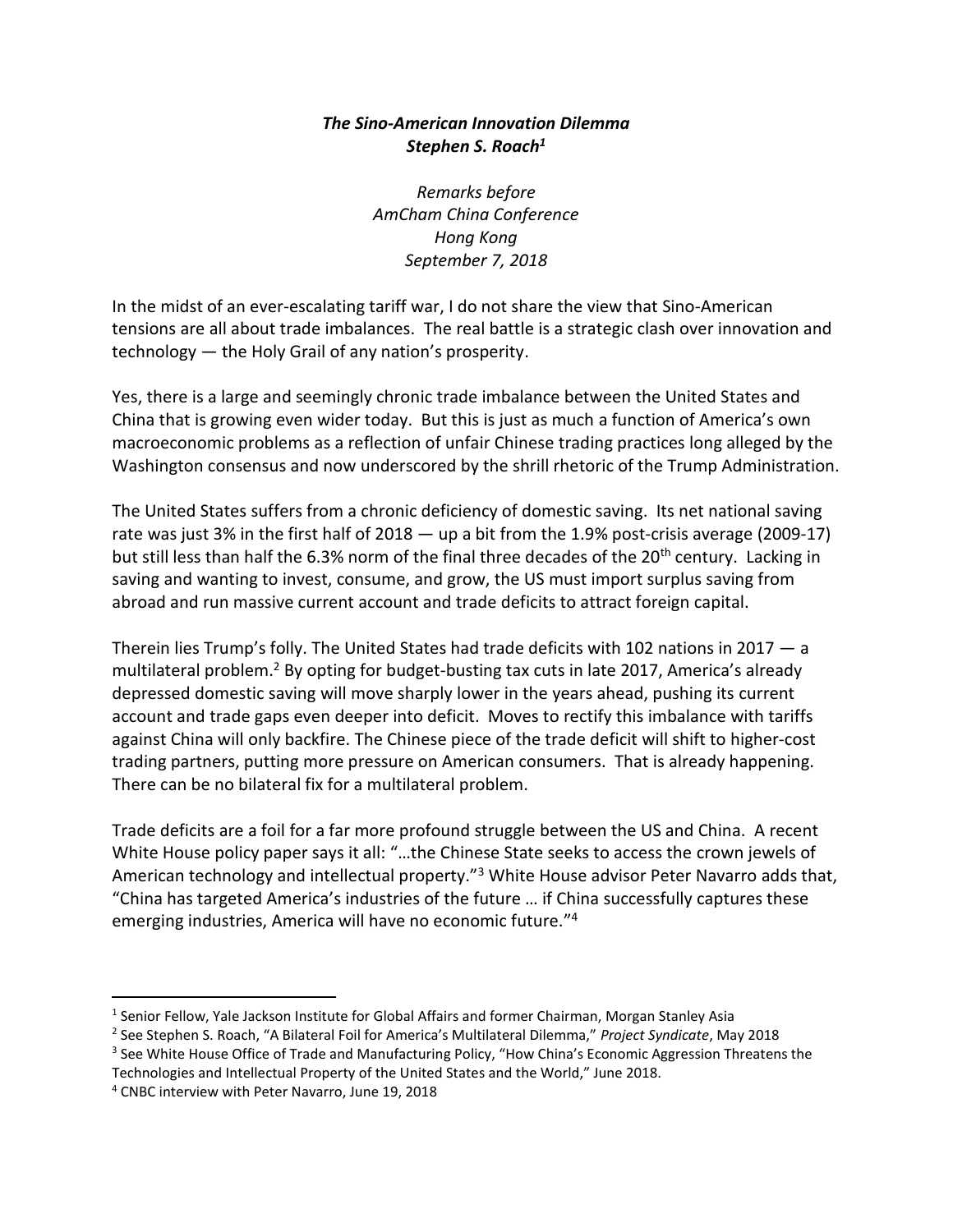These charges draw heavily on the March findings of a so-called Section 301 investigation conducted by the US Trade Representative, Robert Lighthizer, a report which has become central to the national anti-China narrative.<sup>5</sup> Unfortunately, the USTR's conclusions are wide of the mark in four areas:<sup>6</sup>

- 1. **Joint ventures**. Allegations of forced technology transfers through the JV structure overlook the most basic aspect of these arrangements — two partners working together *willingly*, in the context of commercially and legally binding agreements, to create a business that requires a sharing of personnel, systems, and processes. That was certainly my own experience as a senior executive in a joint venture between my former employer, Morgan Stanley and the China Construction Bank in building China's first investment bank, CICC. At no point was I *forced* to turn over anything to my Chinese partners.
- 2. **Cyberhacking.** Allegations of stealing America's secrets via cyberhacking were addressed in the Sunnylands Summit of 2015 between Presidents Obama and Xi; since then, cyber incursions have been sharply reduced, a point overlooked by the USTR in its emphasis on cyberhacking activity that largely predates this summit.
- 3. **Outbound capture.** The USTR also charges China with technology theft through its "going out" policies of acquiring US companies and their proprietary systems. Such allegations of predatory behavior are exaggerated. Tabulations by the American Enterprise Institute find that only 16 of China's 228 outward bound M&A deals over the decade ending in 2017 were in the technology sector; that compares with fully 51 deals in the real estate sector over the same period.<sup>7</sup>
- 4. **Industrial policy**. The USTR insists that China is using industrial policies, such as Made in China 2025 or AI 2030, to gain an unfair advantage in the acquisition of foreign technology. Yet from Japan to Germany to Pentagon-sponsored innovations of America's military-industrial complex, industrial policies have been more the rule than the exception for today's leading economies.

<sup>&</sup>lt;sup>5</sup> See Office of the United States Trade Representative, "Findings of the Investigation Into China's Acts, Policies, and Practices Related to Technology Transfer, Intellectual Property, and Innovation Under Section 301 of the Trade Act of 1974," March 22, 2018

<sup>6</sup> The four points below draw on Stephen Roach, "America's Weak Case Against China," *Project Syndicate*, April 2018

<sup>7</sup> See American Enterprise Institute, *China Global Investment Tracker*, [www.aei.org/china-global-invetsment](http://www.aei.org/china-global-invetsment-tracker/)[tracker/](http://www.aei.org/china-global-invetsment-tracker/)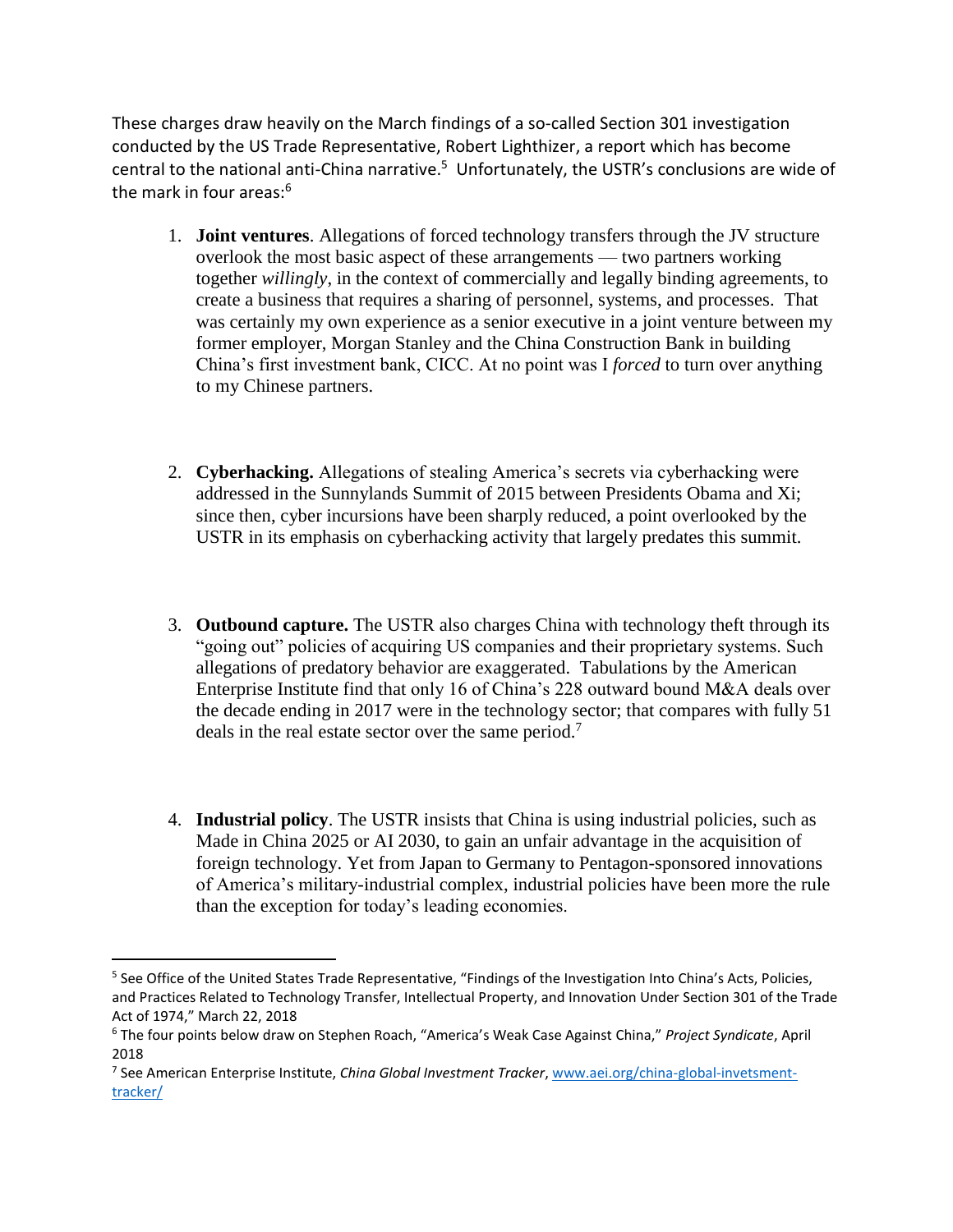Unfortunately, there is a striking element of hypocrisy that runs through the USTR's accusations of Chinese intellectual property theft. In the 19<sup>th</sup> century, Great Britain, Continental Europe, and the United States all engaged in a multitude of flagrant abuses of technology transfers. There are countless examples of industrial espionage, illegal recruitment, the kidnapping of foreign workers with knowledge of proprietary production techniques, trademark counterfeiting, and the artificial protection of interlocking patents.<sup>8</sup> This is not to say China should be excused just because others did the same. But historical context and precedent can hardly be ignored in putting today's accusations in perspective.

The allegations leveled against China by the USTR make it sound as if the Chinese are interlopers — that they have no rightful claim to the hallowed ground of innovation that has long defined the prosperity of nations. That overlooks the simple but important fact that ancient China was the world's preeminent innovator. From agricultural production to textile weaving, from paper and printing to missiles and gunpower, from magnetic polarity and navigational guidance to breakthroughs in civil and mechanical engineering and nautics, from discoveries of synthetic insulin to ferrous metallurgy and ceramic technology, China's extraordinary breakthroughs in science and technology came well before the 18<sup>th</sup> and 19<sup>th</sup> century agricultural and industrial revolutions in Europe, and the United States.<sup>9</sup> By the late  $11<sup>th</sup>$  century, China's per capita iron output was five to six times the European average; by the 13<sup>th</sup> century, Chinese textile spinning was operating at efficiency levels that Europe would not enjoy for another 500 years.<sup>10</sup>

The real question is not whether ancient China knew how to innovate, but why the China of the 14<sup>th</sup> century didn't capitalize on its innovative culture through its own industrial revolution. China's lag in science and technology became especially acute in the first 75 years of the 20<sup>th</sup> century, brought on by the combination of the collapse of the late Qing dynasty, the national revolution, and the inward-looking focus of Mao Zedong. But this gap was more a function of systemic failures in China's political system than a loss of the creative DNA of the Chinese people. The same culture that gave us magnetic polarity, gunpowder, and paper is perfectly capable of doing it again.

While the innovation debate is of critical importance to the current dispute between the US and China, it raises an even deeper question: Will China make the transition from imported to

<sup>&</sup>lt;sup>8</sup> See Ha-Joon Chang, "Intellectual Property Rights and Economic Development: Historical Lessons and Emerging Issues," *Journal of Human Development*, 2001; also see, Charles R. Morris, "We Were Pirates, Too," *Foreign Pol*icy, May 2018.

<sup>9</sup> See Joseph Needham, *Science and Civilisation in China*, Volumes I-VII, Cambridge University Press, 1954-98; also see, Colin A. Ronan, *The Shorter Science and Civilisation in China*, Books 1-3, Cambridge University Press 1978-86 <sup>10</sup> See Justin Yifu Lin, "The Needham Puzzle: Why the Industrial Revolution Did Not Originate in China," *Economic Development and Cultural Change*, 1995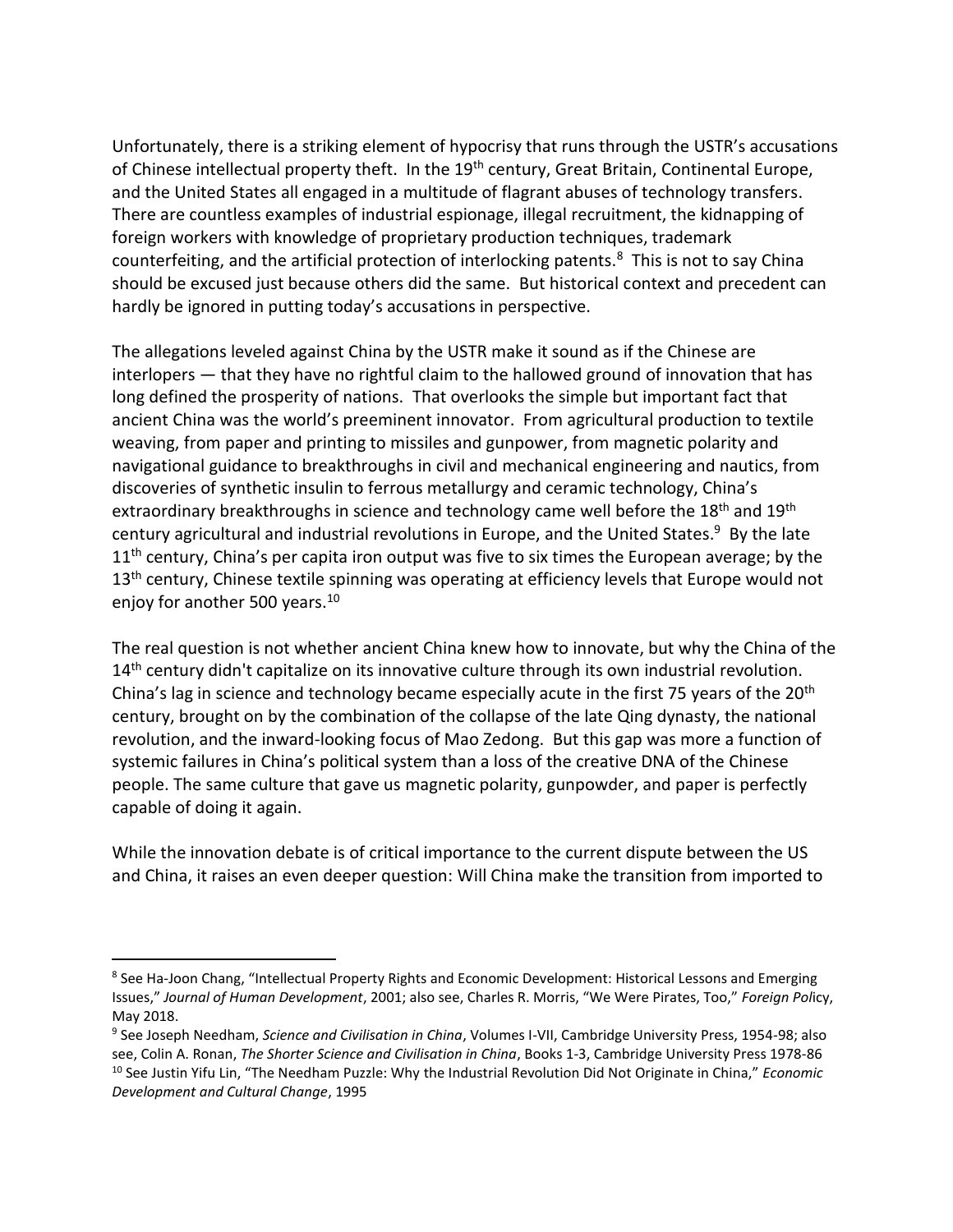home-grown, or indigenous, innovation that is required to avoid the dreaded "middle-income trap" which has long ensnared most developing nations?<sup>11</sup>

On this count, there are five pieces of compelling evidence to believe that China will pull it off:

- 1. **Silicon Valley-like hubs.** Hubs provide the cultural assimilation between leading universities, venture capital investors, and serial entrepreneurs. China has established 17 tech hubs. <sup>12</sup> The most notable include the so-called Greater Bay Area (the broader Pearl River Delta area — Shenzhen, Hong Kong, Macau, and Guangdong), Z-Park in Beijing (Zhongguancun Software Park), and the Guangzhou Innovation Hub. Comparable efforts have sprung up in Shanghai Pudong (i.e., Zhangjiang Hi-Tech Park as well as the Lujiazui fintech incubation center) and, more recently, at Tsinghua University (the Tsinghua Institute for Artificial Intelligence).
- 2. **Start-up companies.** Hubs foster start-ups, providing incentives for a new generation of innovators and entrepreneurs. Over the past decade, the Chinese start-up culture has hit its stride. China now has over 160 "unicorns" – private companies with valuations in excess of \$1 billion each — versus about 130 unicorns in the United States.<sup>13</sup> China's unicorns span the gamut — from the fintech of internet finance, to a vast e-commerce platform, to online travel, to cloud computing, to big data management, to new energy, and logistics. Moreover, there is also a large population of listed Chinese companies which are already on the leading edge of the global innovation curve – from e-commerce and social media giants like Alibaba, Tencent, JD.com, and Baidu, to world-class leaders in DNA sequencing and biogenetics such as BGI and Hengri, to high-speed rail, autonomous vehicles, and artificial intelligence, where China and the United States are the global leaders in what could well be this century's most important technology gambit.
- 3. **Strategy and governance.** The lessons of ancient China are not without interest in assessing the future of Chinese innovation and technological development. Then, as now, success hinges on implementation and effective governance to catalyze the creative spark of entrepreneurs and innovators. China's two high-profile industrial polices, MIC2025 and AI2030, are clear signs that modern China will differentiate itself from its ancient past.

 $\overline{a}$  $11$  See B. Kang, et. al., "Avoiding the Middle-income Trap: Indigenous innovative effort vs foreign innovative effort," IDE Discussion Paper No. 509, March 2015

<sup>12</sup> See CB Insights, *Global Tech Hubs Report*, 2018

<sup>&</sup>lt;sup>13</sup> See Torch High Technology Industry Development Center of China's Ministry of Science and Technology jointly with Greatwall Strategy Consultants in Beijing, March 23, 2018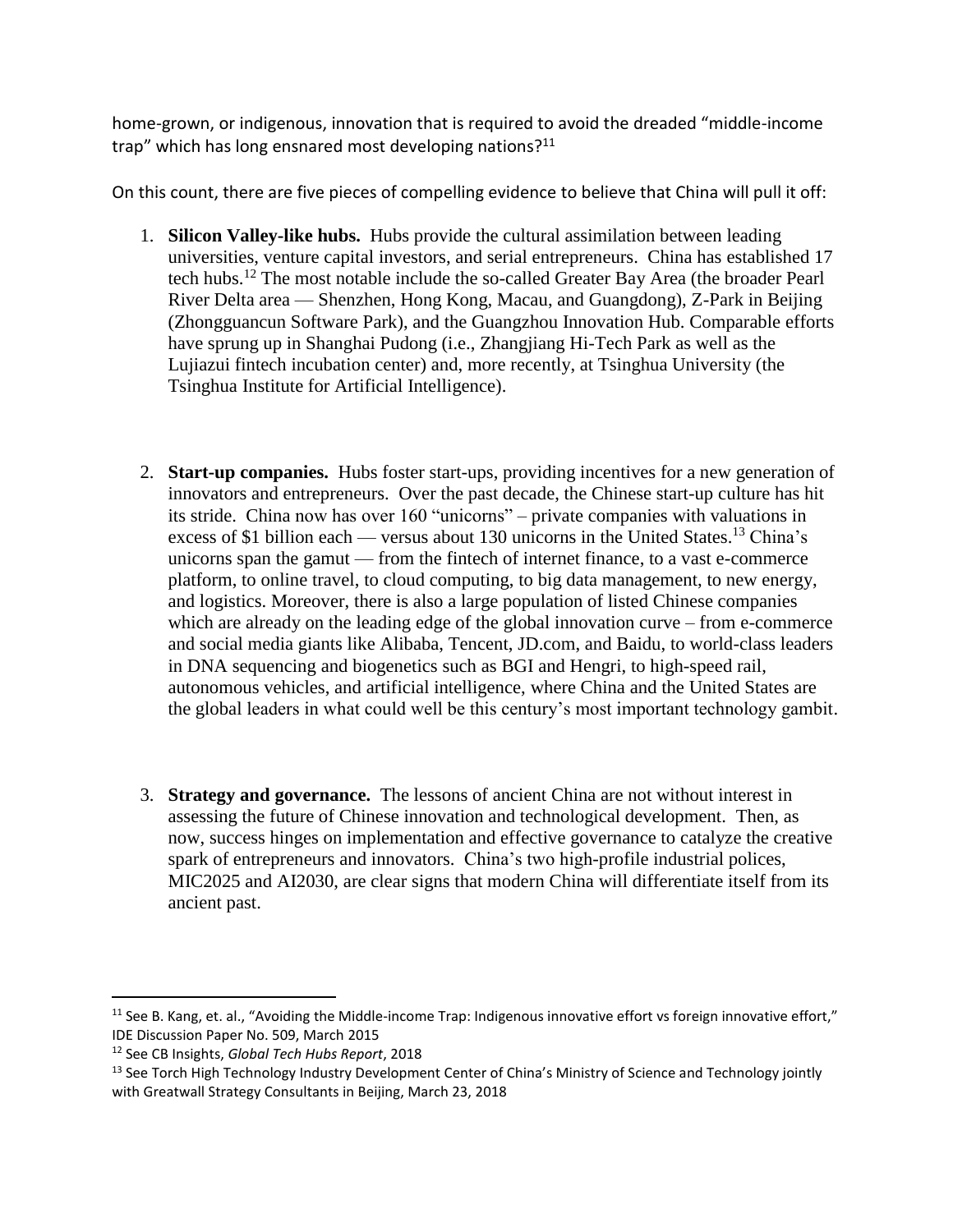- 4. **China's innovation DNA.** China's DNA as an unparalleled historic innovator is very much evident today. Chinese educational reforms are now turning out more than 4.5 million graduates per year in the so-called STEM areas (Science, Technology, Engineering.<sup>14</sup> And it's not just quantity — the quality is increasingly impressive. From nanoscience and nanotechnology, to quantum networking, to stem-cell research and regenerative medicine, to gene editing and the genetics of cancer research, to AI-related breakthroughs that put China, at most, only one year behind the United States. The new innovators of modern China speak volumes to the nation's own "crown jewels."
- 5. **R&D.** US National Science Foundation data put Chinese spending on overall research and development of \$409 billion in 2015 (in international dollars) — nearly double that of 2010 and second only to America's \$497-billion; significantly, fully 84% of overall Chinese R&D expenditures is earmarked for "experimental development," making China the global leader in this leading-edge category. Equally compelling, the NSF also reports that in 2016 China surpassed the United States as the world's leader in academic science and engineering publications. 15

This evidence takes us to an even bigger question: Is China is coming full circle  $-$  from an ancient civilization that once led the world in innovation and technology to a modern nation now focused on research, scientific development, indigenous innovation, and commercialization of these activities? By fixating on IP theft, cyberhacking, and forced technology transfer, the USTR's stress on the dark side Chinese innovation allows for literally no consideration of this possibility. That may well be one of America's most egregious oversight.

Let me end where I started, with the clash. Much has been made over the race for technological supremacy as the decisive factor in the struggle for economic dominance between China and the United States. There is, however, an alternative interpretation. Each economy needs the productivity payback from technology and innovation for its *own purposes* – China to avoid the middle-income trap and the United States to counter the risks of economic stagnation that might well arise from another productivity slowdown that now appears to be under way.<sup>16</sup> Resolving the innovation dilemma does not imply defeating the other in the arena of global power. This contrast between the zero-sum imagery of the conflict and a win-win outcome of mutual success is of great potential importance in understanding and ultimately resolving the strains in the US-Sino relationship.

This alternative interpretation leads to a very different set of issues — not just for China but also for the United States. As an American, I will put it bluntly: Is the China fixation of the US

<sup>14</sup> Source: N. McCarthy, "The Countries with the Most STEM Graduates," *Forbes*, Feb. 2017

<sup>15</sup> National Science Board, *2018 Science & Engineering Indicators*, US National Science Foundation, Washington, DC <sup>16</sup> D.M. Byrne, et. al., "Does the United States have a Productivity Slowdown or a Measurement Problem?" Finance and Economic Discussion Series, Federal Reserve Board, Mar 2016